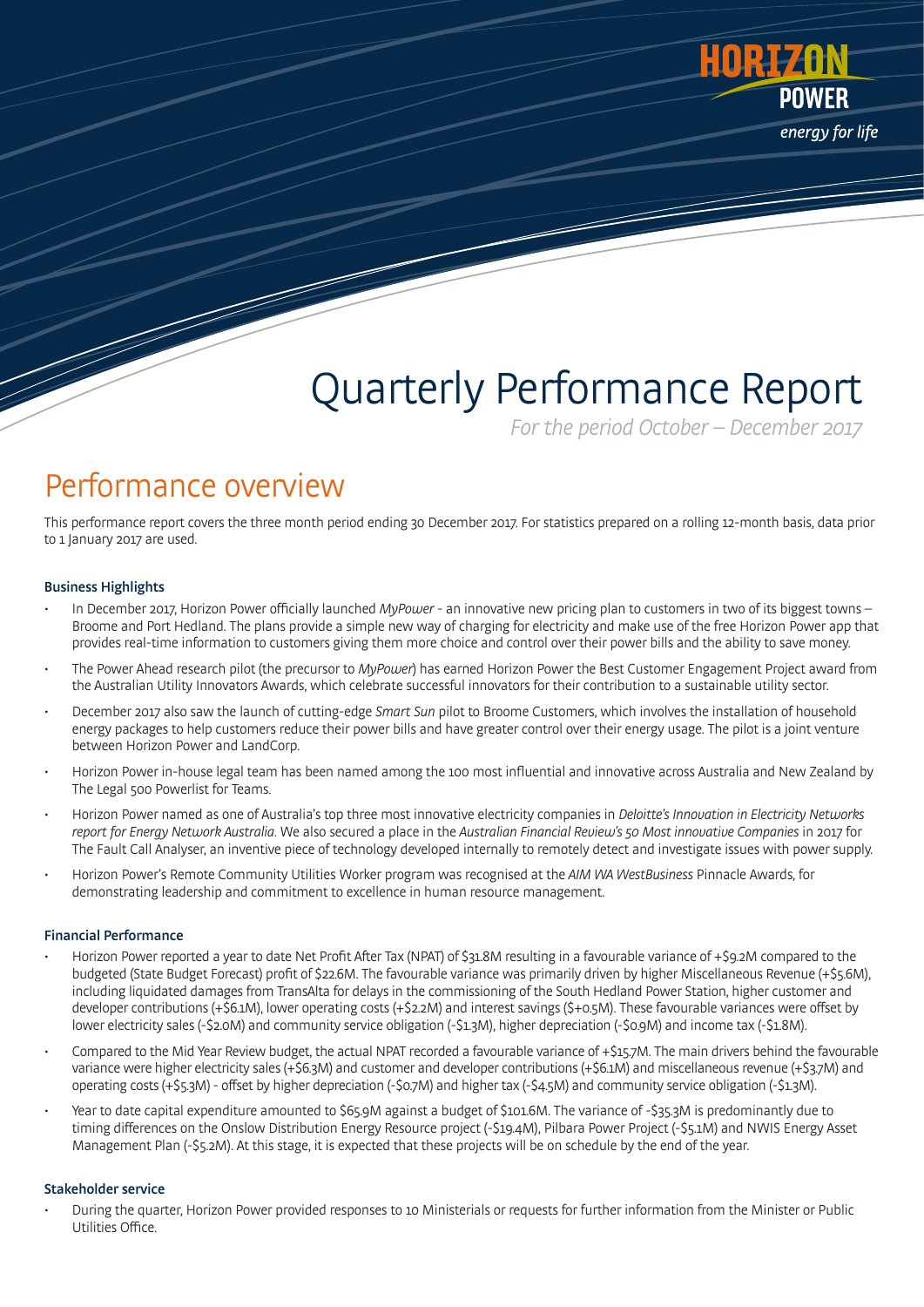

### Safety, health and the environment



Lost Time Injury Severity Rate 12 month rolling average



Lost Time Injuries Frequency Rate 12 month rolling average

Total Recordable Injury Frequency Rate 12 month rolling average



 $\overline{2}$ 5 5 3 Oct 2017 Nov 2017 Dec 2017

- Target

ብ

- Both the Lost Time Injury Rates and the Total Recordable Injury Frequency Rate were stable over the quarter at 1.8 and 7.4 respectively. There has been no Employee Lost Time Injury for 8 months.
- The lost time severity rate for the quarter was 5.0 remaining stable from the previous quarter.
- There were four Public Safety Incidents over the quarter ended on 31 December 2017. The new incidents relate to two vegetation fires and to two unsafe connections issues.
- There was no reportable fuel spill during the quarter.
- The Unassisted Pole Failure rate\* was 1.09 at the end of December 2017 compared to a target of 1.00

 $20$ 40

\* based on a 3 year rolling average per 10,000 poles

Actual

Public Safety Incidents financial year to date

### Customer service and electricity delivery



• 100% of new customer connections were completed on time.

Oct 2017 Nov 2017 Dec 2017

New connections  $\longrightarrow$   $\longrightarrow$  % Completed on time

There were 74 new connections during the quarter.

#### Performing Systems

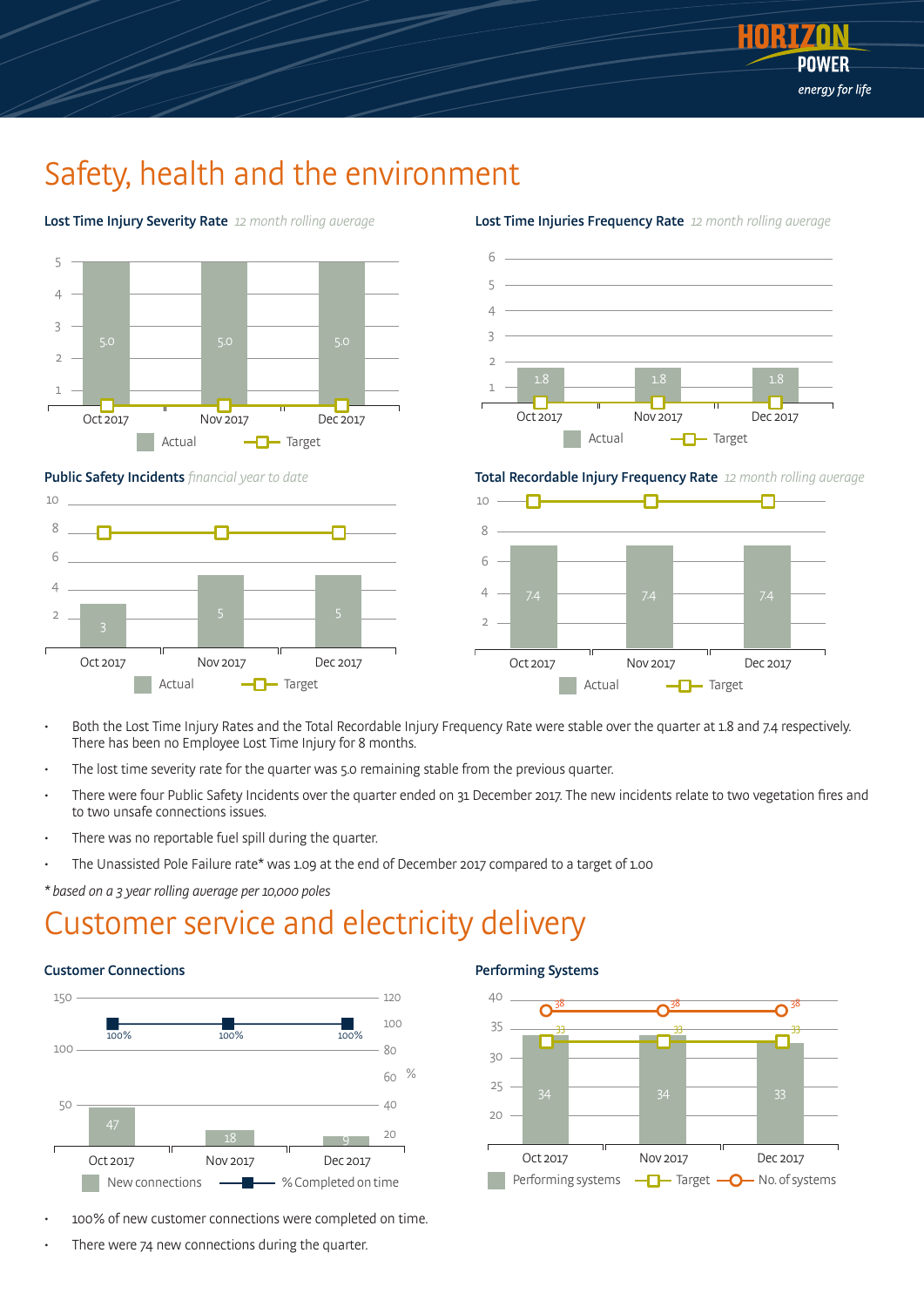

### Financial performance - actual versus SBF

Net Profit After Tax for year to date December 2017 was higher than the State Budget Forecast, with variances broken down as follows:

#### Profit and Loss Summary (in \$millions)

|                                         | Period Ended Dec 2017 |            |            |  |
|-----------------------------------------|-----------------------|------------|------------|--|
|                                         | <b>ACTUAL</b>         | <b>SBF</b> | <b>VAR</b> |  |
| Income                                  | 281.7                 | 273.3      | 8.4        |  |
| Cost of Goods Sold                      | 107.3                 | 108.1      | 0.8        |  |
| Operating Labour, Overheads & Materials | 54.5                  | 56.7       | 2.2        |  |
| <b>EBITDA</b>                           | 119.9                 | 108.5      | 11.4       |  |
| Depreciation and amortisation           | 44.1                  | 43.2       | $-0.9$     |  |
| <b>EBIT</b>                             | 75.8                  | 65.3       | 10.5       |  |
|                                         |                       |            |            |  |
| Interest                                | 32.6                  | 33.1       | 0.5        |  |
| Income tax                              | 11.4                  | 9.6        | $-1.8$     |  |
| Net profit after tax                    | 31.8                  | 22.6       | 9.2        |  |

#### 1. Income

A favourable variance of +\$8.4M in income primarily due to the following:

- (I) Miscellaneous revenue recorded a positive variance of +\$5.6M mainly due to unbudgeted liquidated damages of \$5.3M for delayed commissioning of the South Hedland Power Station.
- (II) Customer and developer contributions were higher by +\$6.1M due to timing differences in revenue recognition as higher number of projects were completed earlier than budgeted.
- (III) Electricity sales were slightly lower than SBF by -\$2.0M.
- (IV) Community Service Obligation was lower by -\$1.3M mainly due to lower Tariff Adjustment Payment.

#### 2. Cost of Goods Sold

A favourable variance of +\$0.8M was mainly driven by lower Generation O&M costs.

#### 3. Operating Labour, Overheads and Materials

Operating expenditure is tracking under budget due to savings across various items of operating expenses.

#### 4. Depreciation

Negative variance in Depreciation is mainly due to timing difference between actual and budgeted capitalisation profile.

#### 5. Interest and income tax

The positive variance of +\$0.5M in interest is due to earlier repayment of debts than budgeted out of proceeds from TransAlta. The unfavourable variance in tax (-\$1.8M) is the result of higher profit than budgeted.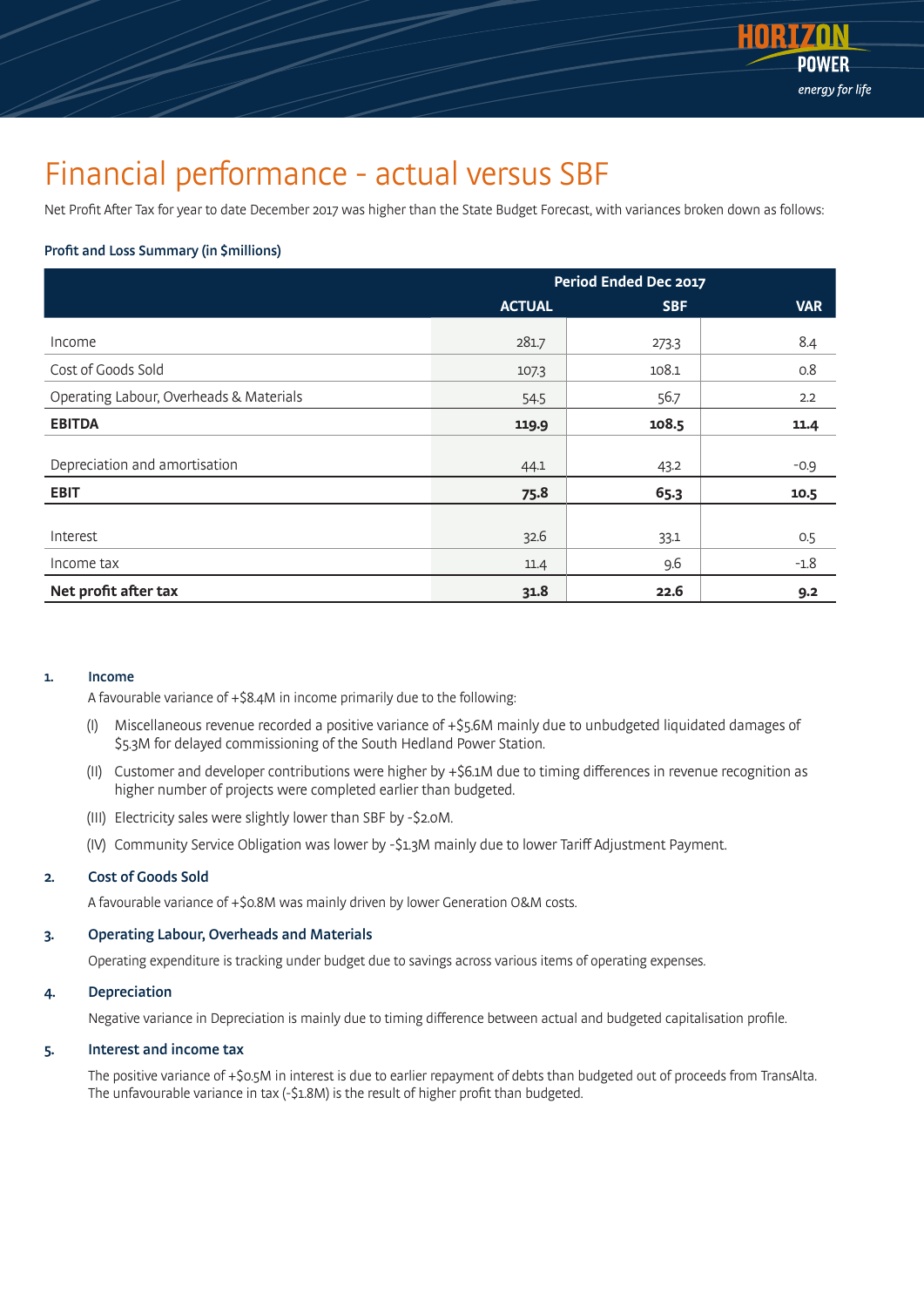

### Financial performance - actual versus MYR

Net Profit After Tax for year to date December 2017 was higher than the Mid Year Review, with variances broken down as follows:

#### Profit and Loss Summary (in \$millions)

|                                         | <b>Period Ended December 2017</b> |            |            |  |
|-----------------------------------------|-----------------------------------|------------|------------|--|
|                                         | <b>ACT</b>                        | <b>MYR</b> | <b>VAR</b> |  |
| Income                                  | 281.7                             | 266.9      | 14.8       |  |
| Cost of Goods Sold                      | 107.3                             | 107.8      | 0.5        |  |
| Operating labour, overheads & materials | 54.5                              | 59.8       | 5.3        |  |
| <b>EBITDA</b>                           | 119.9                             | 99.3       | 20.6       |  |
| Depreciation and amortisation           | 44.1                              | 43.4       | $-0.7$     |  |
| <b>EBIT</b>                             | 75.8                              | 55.9       | 19.9       |  |
|                                         |                                   |            |            |  |
| Interest                                | 32.6                              | 32.9       | 0.3        |  |
| Income tax                              | 11.4                              | 6.9        | -4.5       |  |
| Net profit after tax                    | 31.8                              | 16.1       | 15.7       |  |

#### 1. Income

A favourable variance of +\$14.8M in income primarily due to the following:

- (I) Electricity sales recorded a positive variance of +\$6.3M (actual \$137.4M v budget \$130.9M) mainly due to higher sales from FMG (+\$3.7M) and customers in Broome and Kununurra (\$1.9M).
- (II) Customer and developer contributions were higher by +\$6.1M due to timing differences in revenue recognition as higher number of projects were closed earlier than budgeted.
- (III) Miscellaneous revenue recorded a positive variance of +\$3.7M mainly due to unbudgeted liquidated damages of \$5.3M for delayed commissioning of the South Hedland Power Station, offset by lower network revenue.
- (IV) Community Service Obligation was lower by -\$1.3M mainly due to lower Tariff Adjustment Payment.

#### 2. Cost of Goods Sold

A favourable variance of +\$0.5M was mainly driven by lower Generation O&M costs.

#### 3. Operating Labour, Overheads and Materials

Operating expenditure is tracking under budget due to savings across various items of operating expenses.

#### 4. Depreciation

Negative variance in Depreciation is mainly due to timing difference between actual and the MYR capitalisation profile.

#### 5. Interest and income tax

The positive variance of +\$0.3M in interest is due to earlier repayment of debts than budgeted out of proceeds from TransAlta. The unfavourable variance in tax (-\$4.5M) is the result of higher profit than budgeted.